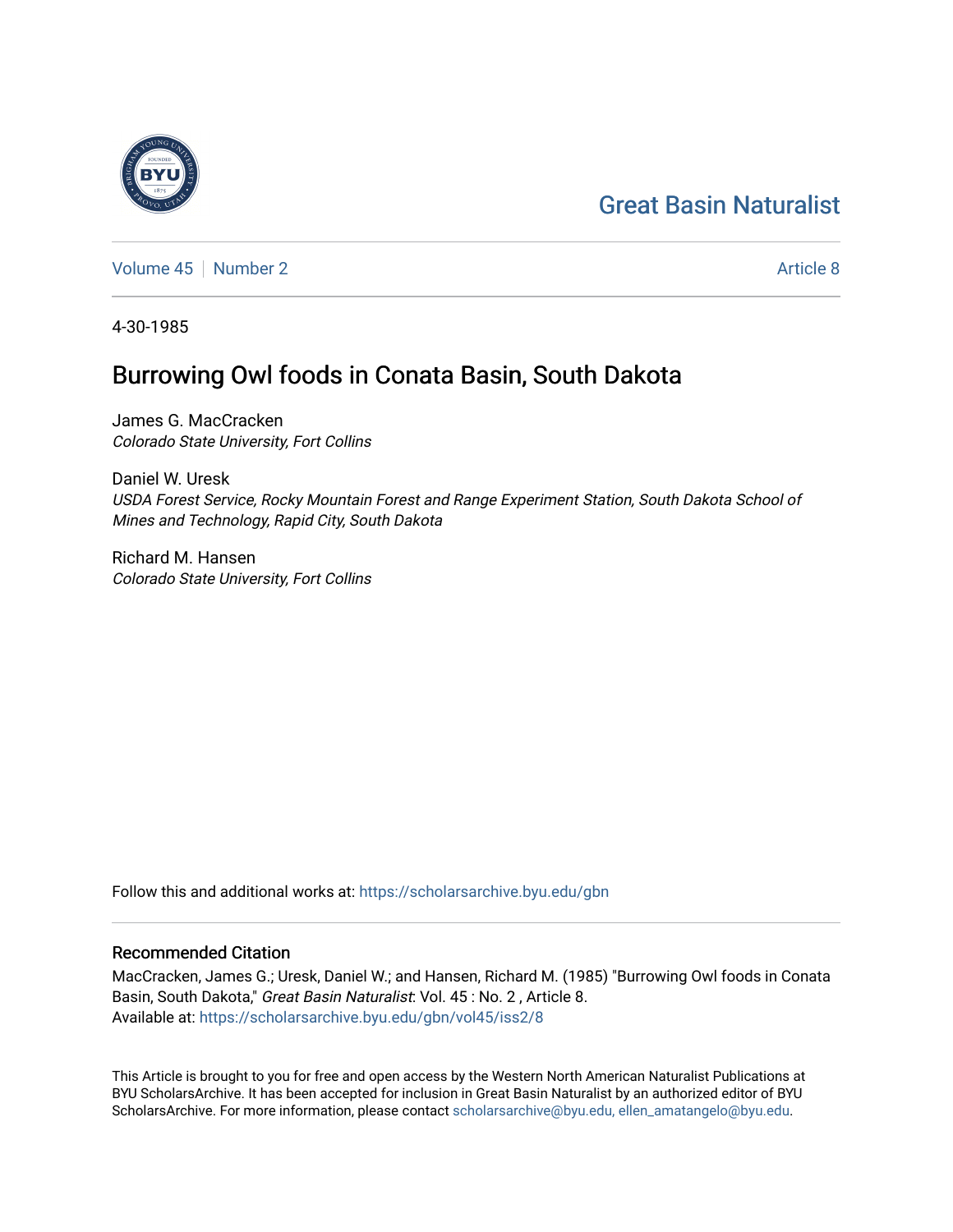#### BURROWING OWL FOODS IN CONATA BASIN, SOUTH DAKOTA

James G. MacCracken<sup>1,2</sup>, Daniel W. Uresk<sup>3</sup>, and Richard M. Hansen<sup>1</sup>

ABSTRACT.— Burrowing Owls (Athene cunicularia) were studied in a prairie dog town of southwestern South Dakota. Pellets regurgitated by Burrowing Owls contained a wide variety of prey remains. Insects, spiders, small mammals, and vegetation were the most frequent items identified in the pellets. Mammals were consumed most frequently dining spring and early summer. Insects were consumed in large numbers during the entire period of this studv, but they became more frequent in owl pellets during late summer and fall in association with <sup>a</sup> decline of mammal remains. Some prey items observed aroimd owl nest sites were not foimd in the pellets examined. Possible secondary poisoning of some prey of Burrowing Owls has not produced any change in owl food habits, based on other studies reported in the literature.

Published information on Burrowing Owls (Athene cunicularia) pertains mostly to food habits (Robertson 1929, Hamilton 1940, Sperry 1941, Bond 1942, Marti 1974, Gleason and Craig 1979). However, Thomsen (1971), Coulombe (1971), and Martin (1973) also ex amined Burrowing Owl behavior and ecology. Little is known about ecology of Bur rowing Owls in South Dakota except that thev are summer residents in all but the Black Hills area (Whitney et al. 1978).

Burrowing Owls are frequently associated with prairie dogs (Cynomys ludovicianus) in southwestern South Dakota, where they use prairie dog burrows as nest sites and escape cover. Aufforth (1981) stated that Burrowing Owl numbers are declining in the Northern Great Plains. The information available on Burrowing Owl population trends in South Dakota suggests, however, that they are stable (N. R. Whitney, pers. comm.). Recent prairie dog poisoning programs may have re sulted in the direct or secondary poisoning of Burrowing Owl prey when Compound 1080 and strychnine were in use. Poisoning of Bur rowing Owl prey could have altered the food resources of the study area and owl food habits.

The purpose of this study was to examine Burrowing Owl food habits throughout the owl's annual period of residency on the study area.

#### Study Area and Methods

The study was conducted in Conata Basin, which is on the Buffalo Gap National Grasslands in southwestern South Dakota. Conata Basin is a lowland area surrounded by buttes and mesas and is bordered on its northern, eastern, and western edges by Badlands National Park. The basin supports short-grass prairie dominated by blue grama (Bouteloua gracilis), buffalo grass (Buchloe dactyloides), western wheatgrass (Agropyron smithii), carices (Carex spp.), red three-awn {Aristida longiseta), scarlet globemallow (Sphaeralcea coccinea), wooly Indian wheat (Plantago spinulosa), and plains prickly pear (Opuntia pohjacantha).

The study area has been grazed by cattle since 1900, and forage utilization is often in excess of 60% (Uresk et al. 1982). Prairie dogs historically and currently occupy the entire Conata Basin area ( $\simeq 700 \text{ km}^2$ ) despite poisoning programs (Merriam 1902). The last major prairie dog poisoning effort occurred in 1979. Follow-up poisoning at a mainte nance level may be conducted to control prairie dog reinvasion.

Prey remains identified from regurgitated pellets were used to estimate Burrowing Owl food habits from April to October 1981. Fresh pellets were collected every two weeks or whenever visits were made to the study

<sup>&#</sup>x27;Department of Range Science, Colorado State University, Fort Collins, Colorado 80523.

Present address: P.O. Box 3145, Palmer, Alaska 99645.

<sup>&#</sup>x27;USDA Forest Service, Rocky Mountain Forest and Range Experiment Station, South Dakota School of Mines and Technology, Rapid City, South Dakota<br>57701.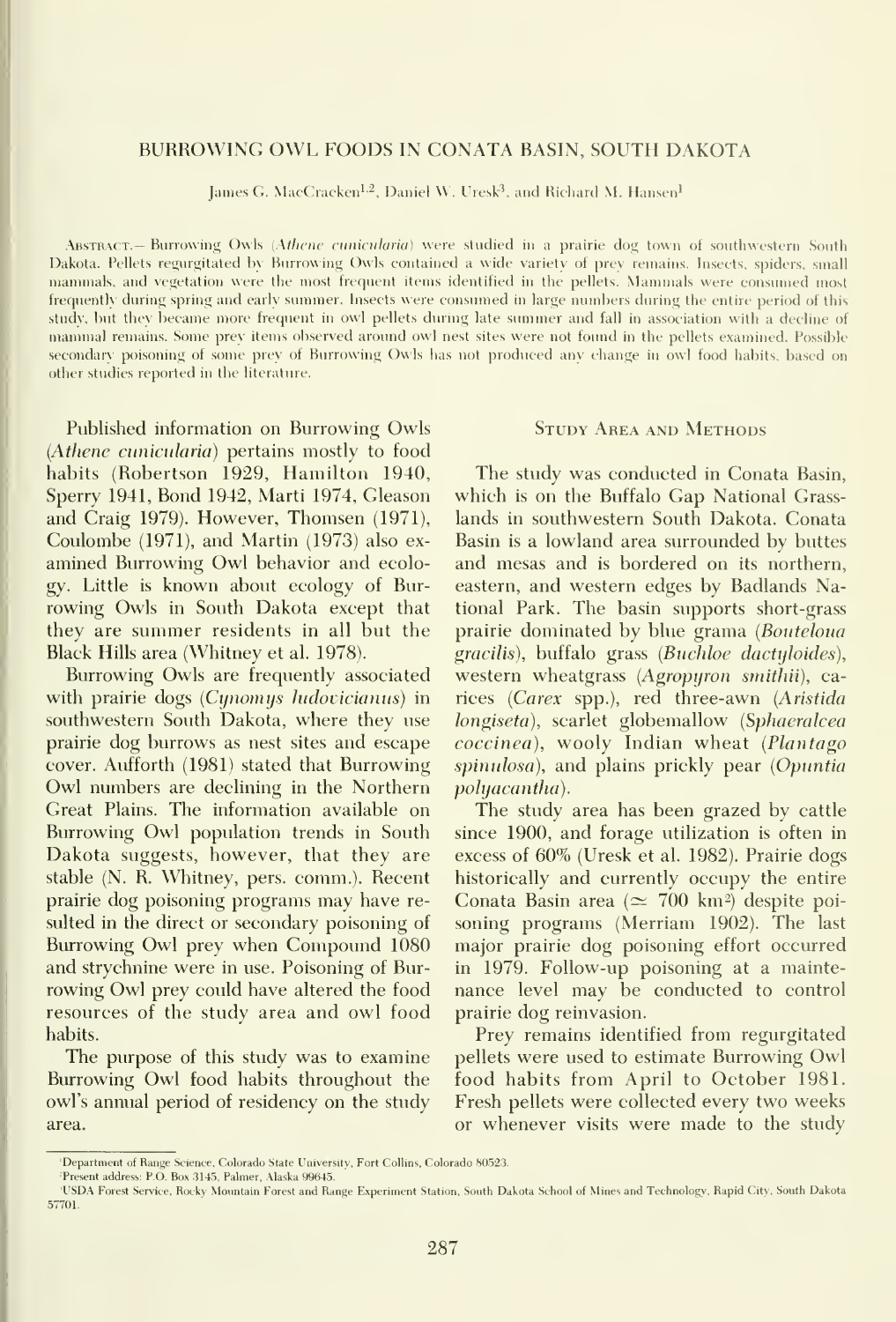area. The accumulation of prey remains at nest sites also provided additional information on foods that did not show up in the pellets (Thomsen 1971).

All owl pellets were oven dried at 60 C for 48 hours, then weighed. Pellets were then placed in fine mesh nylon bags and agitated in warm water in <sup>a</sup> clothes washer until the pellets fell apart and all soluble material was cleared. The bags were then tumbled dry in a clothes dryer. This procedure was developed by Johnson and Hansen (1979) for the analysis of coyote (Canis latrans) feces.

Mammal remains were identified by hair characteristics (Moore et al. 1974) and/ or comparison of teeth with reference materials. Feathers were identified to order using characteristics described by Day (1966). Refer ence materials were used to identify birds beyond order when possible. Arthropod re mains were identified to family by comparison with insects and spiders collected from the area.

Owl food habits were quantified as percent frequency for each two-week collection, based on the number of items in the pellets, not the number of pellets examined. A twoway analysis of variance was used to test for differences among prey categories (mammals, birds, reptiles, and arthropods) and months. Tukey's method was used to determine which factors accounted for any differences.

#### **RESULTS**

Data on Burrowing Owl foods was obtained from 145 pellets. The mean dry weight of a pellet was  $1.1 \pm 0.4$  grams. Arthropods accoimted for the majority of items in owl pellets during each month of study, whereas mammals were the next most abundant prey item. Reptile remains were in frequent in the pellets, but vegetation was abundant. Vegetation in owl pellets was usually represented by small plant fragments, presumably originating from the stomachs of prey. However, large pieces of grass were also recovered (Table 1).

Mammal remains were most frequent in owl pellets in May, June, and July; then they decreased substantially  $(P < 0.05)$  in August and September. Arthropod remains became more frequent  $(P < 0.05)$  in the pellets in conjunction with the decrease in mammals. No other significant differences were de tected in Burrowing Owl food habits.

Prey remains that were found at nest burrows but did not show up in the pellets were Lark Bunting (Calamospiza melanocorys), great plains toad (Bufo cognatus), chorus frog (Psuedacris triseriata), unidentified fish, and tiger salamander (Ambystoma tigrinum).

#### **Discussion**

Burrowing Owls in southwestern South Dakota consume a wide variety of animals and some vegetation. Most other studies have reported similar results (Robertson 1929, Hamilton 1940, Bond 1942, Thomsen 1971, Marti 1974, Gleason and Craig 1981). Al though Burrowing Owls are reported to be primarily insectivorous (Earhardt and Johnson 1970), Gleason and Craig (1979) pointed out that, on <sup>a</sup> biomass basis, mammals may be more important. Thomsen (1971) found mammals to be more frequent than insects in Burrowing Owl pellets in California.

The shift in frequency of mammals and in sects in owl pellets between the May-June-July and August-September periods was the biggest difference in owl food habits in this study. Diet diversity (H', Shannon-Weiner in dex, Pielou 1975) did not differ by much be tween these two periods, 2.6 and 2.4, respectively, but diet breadth (Levins 1968) did, 4.7 and 2.1, respectively. Thus, owls consume a wider variety of prey during spring and early summer than during late summer and fall. Marti (1974) also reported a decrease in mammal consumption by Burrowing Owls in August and September. Errington and Bennet (1935) noted an increase in insect con sumption in late summer and suggested that it was related to the fledging of young owls.

Burrowing Owl feathers were frequently found in the pellets examined. Earhardt and Johnson (1977) cited studies that have report ed Burrowing Owls to be cannibalistic. In this study only one or two owl feathers were encountered in a pellet, and they were usually breast feathers, suggesting that the feathers were ingested while preening.

Although plant parts were found in almost every pellet examined, they were primarily small plant fragments from prey stomachs. In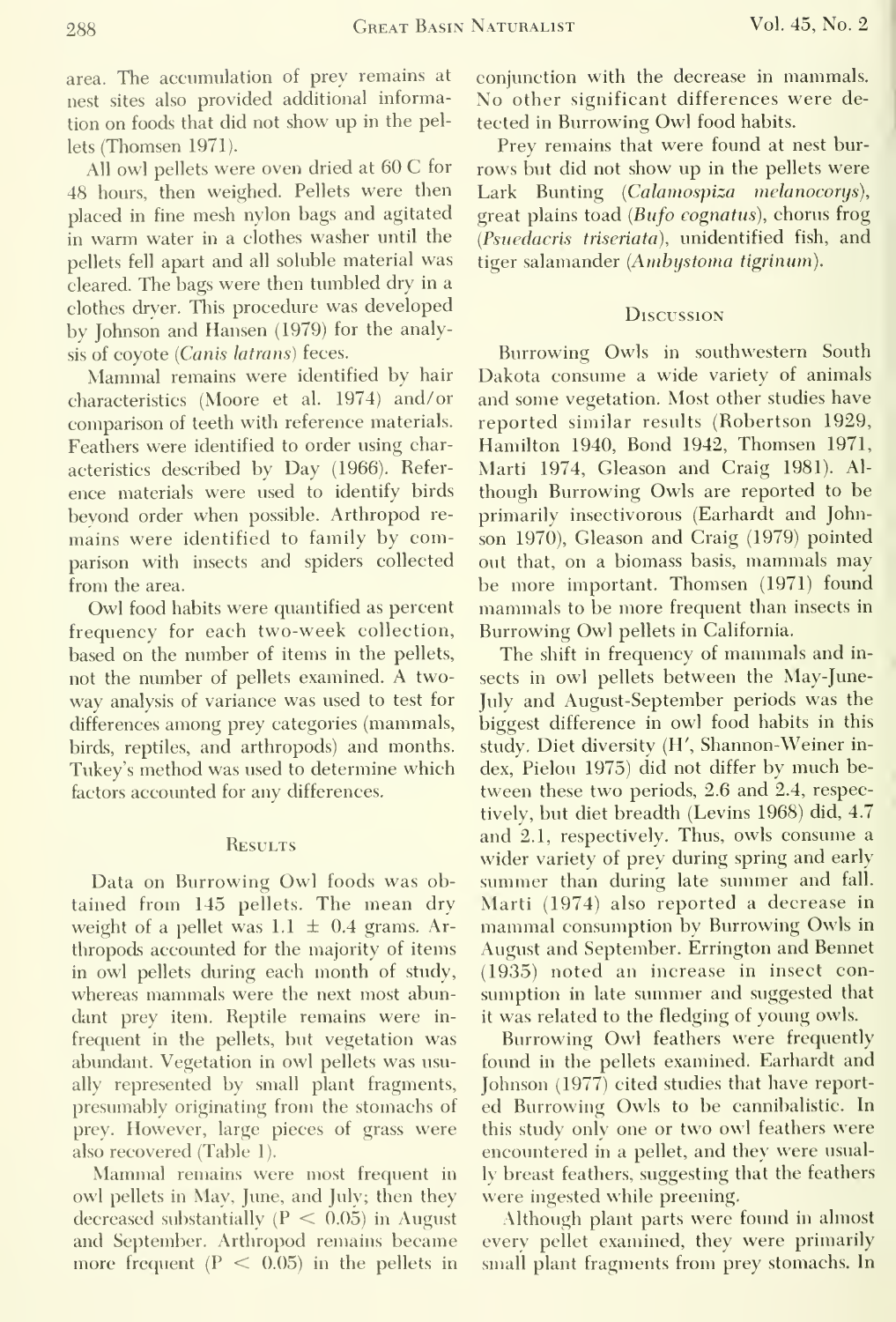TABLE 1. Mean percent frequency of occurrence<sup>1</sup> of foods found in pellets regurgitated by Burrowing Owls in Conata Basin, South Dakota.

|                                                       | Month       |            |            |             |            |
|-------------------------------------------------------|-------------|------------|------------|-------------|------------|
|                                                       | May         | June       | July       | August      | September  |
| Food item                                             | 12.5        | 9.9        | 12.2       | 1.2         | 5.5        |
| <b>MAMMALS</b>                                        | 7.8         | 3.1        | 5.8        |             | 2.5        |
| Peromyscus spp.                                       | 2.7         | 0.4        | 1.2        |             | 0.5        |
| Sylvilagus floridanus                                 | 0.5         | 0.4        | 0.6        |             |            |
| Microtus ochrogaster<br>Spermophilus tridecemlineatus | 0.5         | 5.2        | 2.1        |             |            |
| Perognathus spp.                                      | 0.5         |            |            |             | 2.0        |
| <b>Geomys bursarius</b>                               | 0.5         | 0.4        | 0.6        |             |            |
| Myotis sp.                                            |             | 0.4        |            |             |            |
| Cynomys ludovicianus                                  |             |            |            |             | 0.5        |
| Mus musculus                                          |             |            | 1.9        | 1.2         |            |
| Unidentifiable                                        |             |            |            |             |            |
|                                                       | 5.1         | 4.9        | 2.2        | 3.8         | 7.2<br>6.7 |
| <b>BIRDS</b>                                          | 3.6         | 1.9        | 1.0        | 3.8         |            |
| Athene cunicularia <sup>2</sup>                       | 0.5         |            |            |             |            |
| Eremophila alpestris                                  | 0.5         | 2.6        | 1.2        |             | 0.5        |
| Passerine                                             | 0.5         | 0.4        |            |             | 0.5        |
| Unidentifiable                                        |             | 1.5        |            | 1.2         |            |
| <b>REPTILES</b>                                       |             |            |            | 1.2         | 0.5        |
| Lizard                                                |             | 1.5        |            |             |            |
| Snake                                                 | 54.0        | 50.2       | 53.9       | 70.9        | 63.6       |
| <b>ARTHROPODS</b>                                     |             |            |            | 12.7        | 11.1       |
| Coleoptera                                            | 16.6        | 7.4        | 9.5        |             |            |
| Carabidae<br>Chrysomelidae                            |             |            | 3.8<br>0.6 | 10.0        |            |
| Cincindelidae                                         | 0.5         |            |            |             |            |
| Coccinellidae                                         | 0.5         |            | 0.6        | 2.6         | 1.0        |
| Curculionidae                                         | 0.5         | 10.5       | 12.4       | 3.7         | 9.6        |
| Histeridae                                            | 12.1<br>6.2 | 0.4        | 2.5        | 1.4         |            |
| Scarabidae                                            | 0.5         | 1.5        | 0.6        | 2.7         | 0.5        |
| Silphidae                                             | 2.1         | 11.2       | 7.9        | 16.9        | 12.0       |
| Tenebrionidae                                         |             |            |            |             | 0.5        |
| Larvae                                                |             |            |            |             |            |
| <b>Diptera</b>                                        |             | 0.4        |            |             |            |
| Larvae                                                |             |            |            |             |            |
| Hemiptera<br>Unidentifiable                           |             | 0.8        |            |             |            |
| Hymenoptera                                           |             |            | 5.4        | 2.6         | 12.9       |
| Formicidae                                            | 0.5         | 1.9<br>2.3 | 2.3        |             |            |
| <b>Ichneumonidae</b>                                  |             |            |            |             |            |
| Proctotrupidae                                        | 0.5         |            |            | 1.4         |            |
| Sphecidae                                             |             | 0.8        |            |             |            |
| Unidentifiable                                        |             |            |            |             | 1.0        |
| Lepidoptera                                           |             |            |            |             |            |
| Larvae                                                |             |            |            | 16.9        | 12.5       |
| Orthoptera                                            | 10.9        | 2.7        | 1.8        |             |            |
| Acrididae                                             |             |            |            |             | 2.5        |
| Araneida<br>Lycosidae                                 | 3.1         | 10.4       | 6.5        |             | 15.5       |
|                                                       | 16.3        | 18.9       | 18.5       | 19.2<br>1.2 |            |
| <b>VEGETATION</b>                                     | 0.5         |            | 3.1        | 18.0        | 15.5       |
| <b>Grass</b>                                          | 15.8        | 18.9       | 14.8       |             |            |
| Plant fragments<br>Wood                               |             |            | 0.6<br>0.6 |             |            |
| Optuntia polyacantha seed                             |             |            |            | 3.7         | 7.7        |
|                                                       | 12.1        | 14.6       | 12.6       | 3.7         | 7.7        |
| <b>MISCELLANEOUS</b>                                  | 12.1        | 14.2       | 12.6       |             |            |
| Bone<br>Egg shell                                     |             | 0.4        |            |             |            |

 $\begin{tabular}{l} \hline \textbf{Based on number of items recovered from pellets.}\\ \hline \textbf{Based on the occurrence of features in owl pellets. See Discussion.} \end{tabular}$